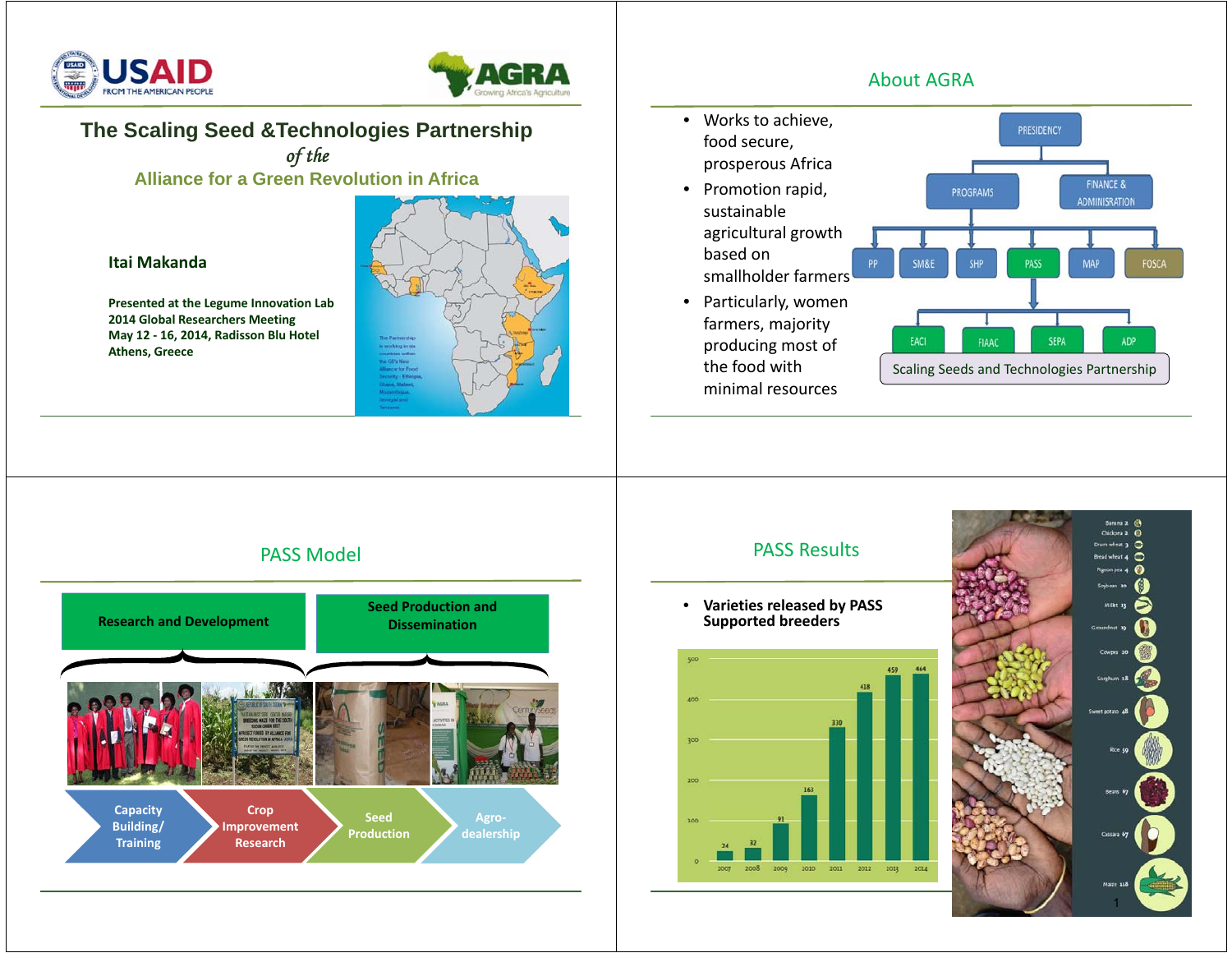### PASS Results



- •**66 PhD graduates – total enrolment 138 (South Africa & Ghana)**
- •**135 MSC graduates – total enrolment 230 (Various Institutions)**
- •**15 000 Agrodealers – trained and certified**
- •**505 seed business personnel trained – technical to management**

# The SSTP

- On July 1, 2013, USAID and AGRA announced the inauguration of the Scaling Seeds & Technologies Partnership (SSTP)
- This is a New Alliance for Food Security & Nutrition initiative
- Aim is to take seed and associated technologies innovations to scale
- Recognition of the achievements of AGRA, other research partners
- To hasten dissemination, adoption
- Works in 6 countries which signed commitments - including policy reforms



# Objectives, Activities of the SSTP

- 1. Improving capacity of public and private sector groups to deliver quality seeds and other technologies to smallholder farmers
- 2. Improving capacity of smallholder farmers to use quality seeds and technologies
- 3. Improving policy and regulatory mechanisms for the delivery of quality seeds and technologies to smallholder farmers
- 1. Develop "Road Maps" of specific public and private sector actions needed
- 2. Coordinate and align efforts among public and private sector actors and donors
- 3. Provide technical support locally for building capacity of public and private actors
- 4. Model and pilot priority activities through grantmaking
- 5. Provide regional technical support for finding solutions to cross-cutting issues
- 6. Monitor and benchmark progress toward goals, and
- 7. Address constraints to regional harmonization

### The Approach

•

# **OUSAID**

icaling up Agricultural Technologies town **Food and Nutrition Secure Ghana** 



**RAGRA** 

- Convene stakeholder meetings to identify technologies
- – Govt., farmers, private sector, dvt partners, donors, others
- • Identify actors in the identified technologies value chains
- •Pilot promising technologies
- • Make investment to scale up the value chains
- • Convene on policy and regional harmonisation sticky issues
- • Leverage Govt.'s New Alliance commitments on policy reform
- • Follow up, leverage on commitments made by companies that signed letters of intent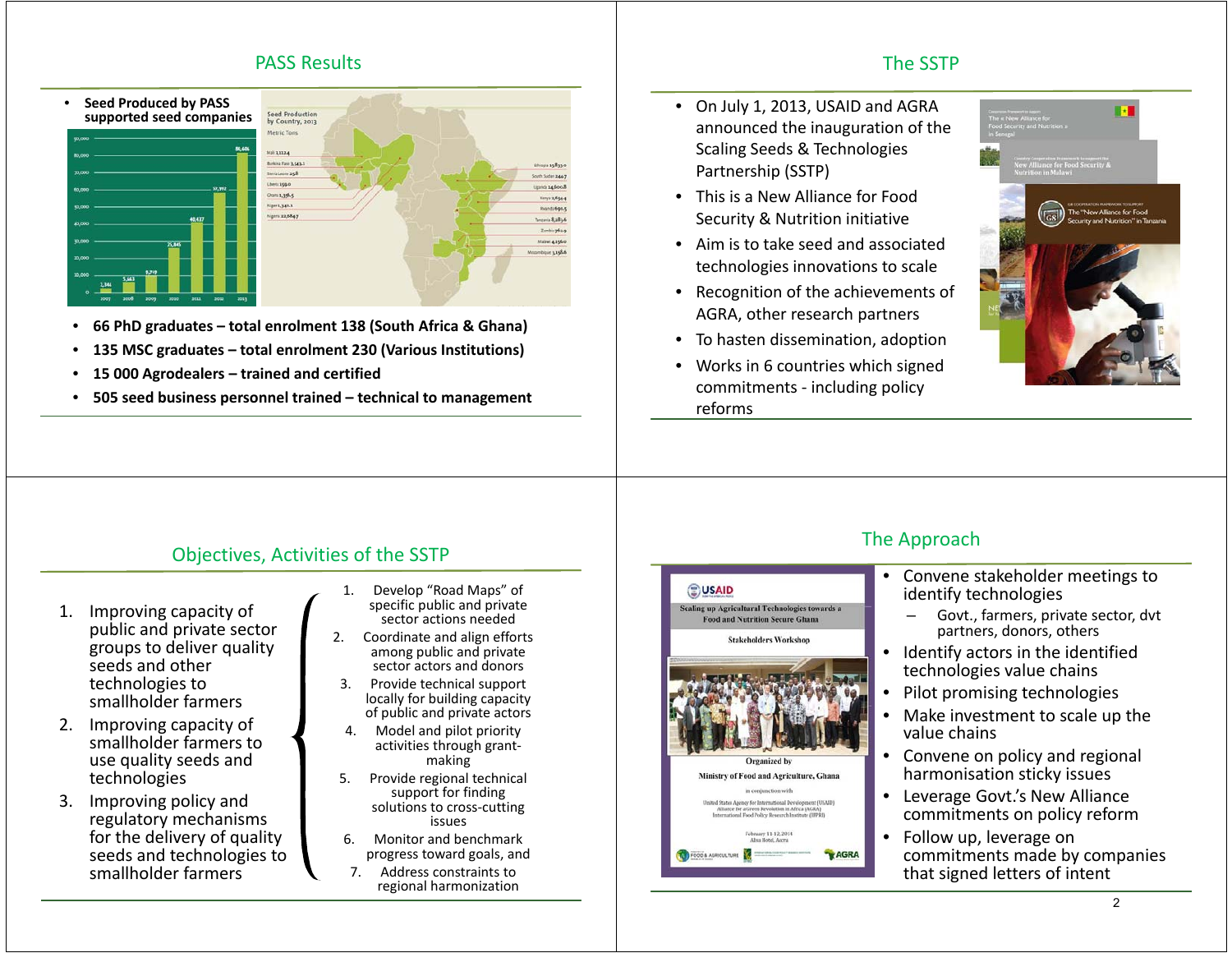

- 
- 
- 
- • Technical, business backstopping
	- Technical + BDS for seed company entrepreneurs
	- SEMIs Univ. of Nairobi + ISU (CIMMYT, Industry retirees, other)
- Understanding of the market dynamics demand, supply, other information
- Effective regulatory framework
	- Local, regional (harmonised seed laws, regional seed catalogs)
- Effective extension system
	- Government, NGOs, private (seed companies + agrodealers)
- Sustainability life after initial investment
- Post investment support access to capital (loans), technical and business backstopping

# Contextualising Seed Systems Scaling Investments

| Stage 1                                                                                                                                                                                                                                                                                                         | Stage 2                                                                                                                                                                                                                                             | Stage 3                                                                                                                                                                                                                        | Stage 4                                                                                                                                                                                                        |
|-----------------------------------------------------------------------------------------------------------------------------------------------------------------------------------------------------------------------------------------------------------------------------------------------------------------|-----------------------------------------------------------------------------------------------------------------------------------------------------------------------------------------------------------------------------------------------------|--------------------------------------------------------------------------------------------------------------------------------------------------------------------------------------------------------------------------------|----------------------------------------------------------------------------------------------------------------------------------------------------------------------------------------------------------------|
| No original breeding<br>$\bullet$<br>No formal<br>$\bullet$<br>technology release<br>process<br>No private<br>$\bullet$<br>technology<br>companies<br>No/Very few agro-<br>$\bullet$<br>dealers<br>No outside investors<br>$\bullet$<br>Limited farmer<br>$\bullet$<br>awareness of<br>improved<br>technologies | • Some original<br>breeding<br>• Few small/med.<br>technology<br>companies<br>• Technology<br>release formalized<br>• Growing agro-<br>dealer network<br>• Evolving seed,<br>fertilizer policy<br>environment<br>• Early stage outside<br>investors | • Strong breeding<br>systems<br>• Many SME<br>technology<br>companies<br>• Significant policy<br>issues, esp.<br>foundation seed<br>policies,<br>preventing<br>further growth<br>• Outside investors<br>present, not<br>robust | • Robust breeding<br>pipeline<br>• Multiple large,<br>stable technology<br>companies<br>• Strong interest<br>from outside<br>investors<br>• Favorable seed,<br>fertilizer policies<br>• Hi farmer<br>awareness |

### **Africa Is Finally Moving Toward Higher Crop Yields**

USDA estimates of average cereal grain yields (mt/ha), 1960-2010



Source: Calculated from USDA, PS&D data (www.fas.usda.gov/psdonline), downloaded 7 Nov 2010. Results shown are each region's total production per harvested area in barley, corn, millet, mixed grains, oats, rice, rye, sorghum and wheat.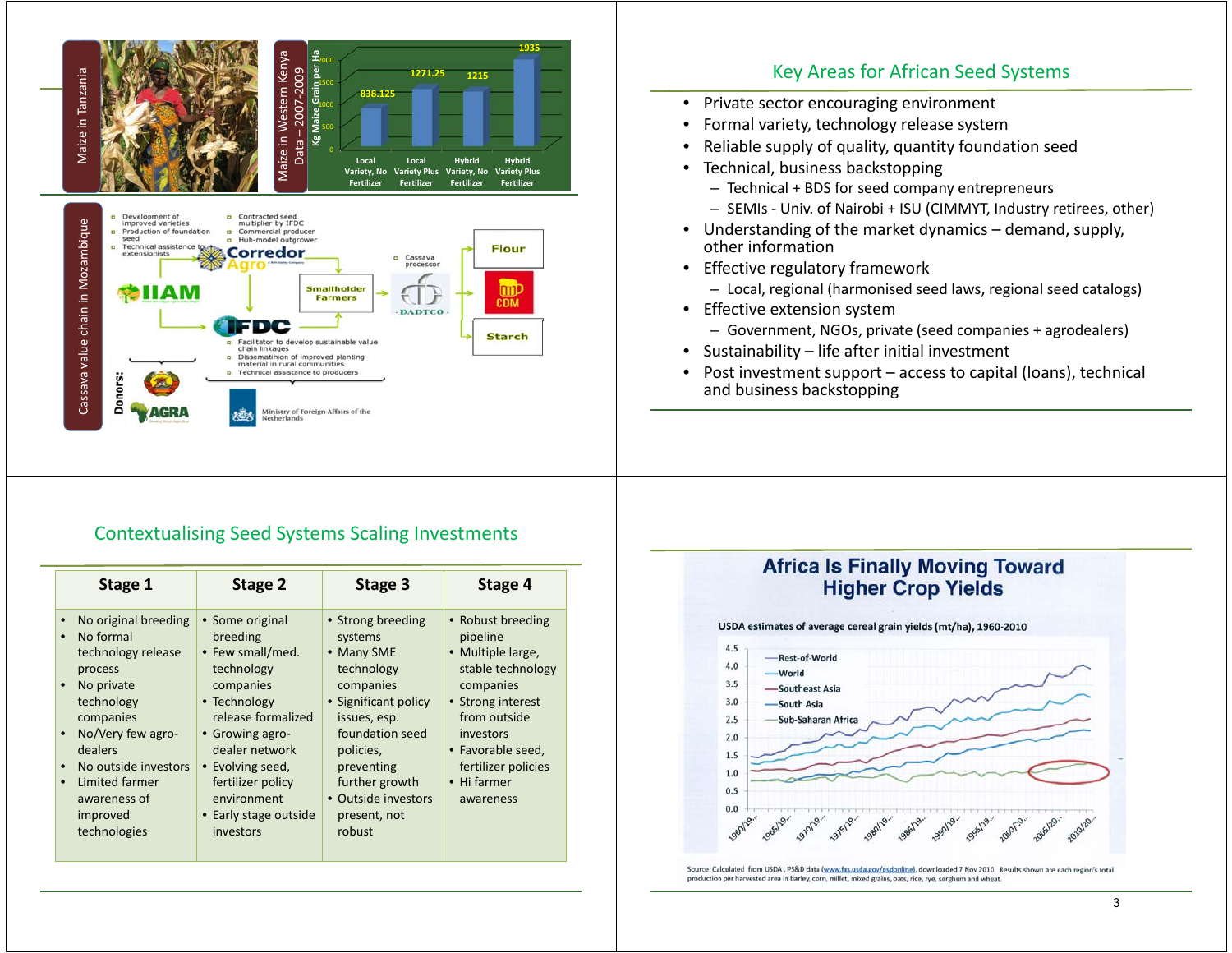### Some Challenges

- Government monopoly on foundation seed
	- With a background of non-delivery and poor quality, descriptors not always available
- Weak regulatory systems
	- Ugly head of fake seeds and other input emerging as a major challenge
- Unfavourable policy environment
	- Government the only buyer of seed
	- Only public sector can produce seed
- Weak distribution channels
	- Farmers walk >20km to access inputs
- Free seed donations vs building local seed systems model
- Conflict, poor road infrastructure
- Farmer awareness development
- Coordination of efforts by different players
- Vegetative propagated and legume crops



### **Major Challenges faced by seed companies (2010 survey)** Projected SSTP Outputs

![](_page_3_Figure_17.jpeg)

- \$40 \$50 million in investment in private sector seed and related technology supply at national levels
- Establishment of 12 seed-or-other technology supply enterprises led by women
- At least 50 improved production technologies commercialized
- Investment in local supply reduce the average distance from farmers to input agro-dealers 20 km to 6 km
- 45% increase in the adoption of improved seed, fertilizers and other production technologies
- An additional 4.5 million metric tons of grain production
- Improved food security for 7.6 million individuals